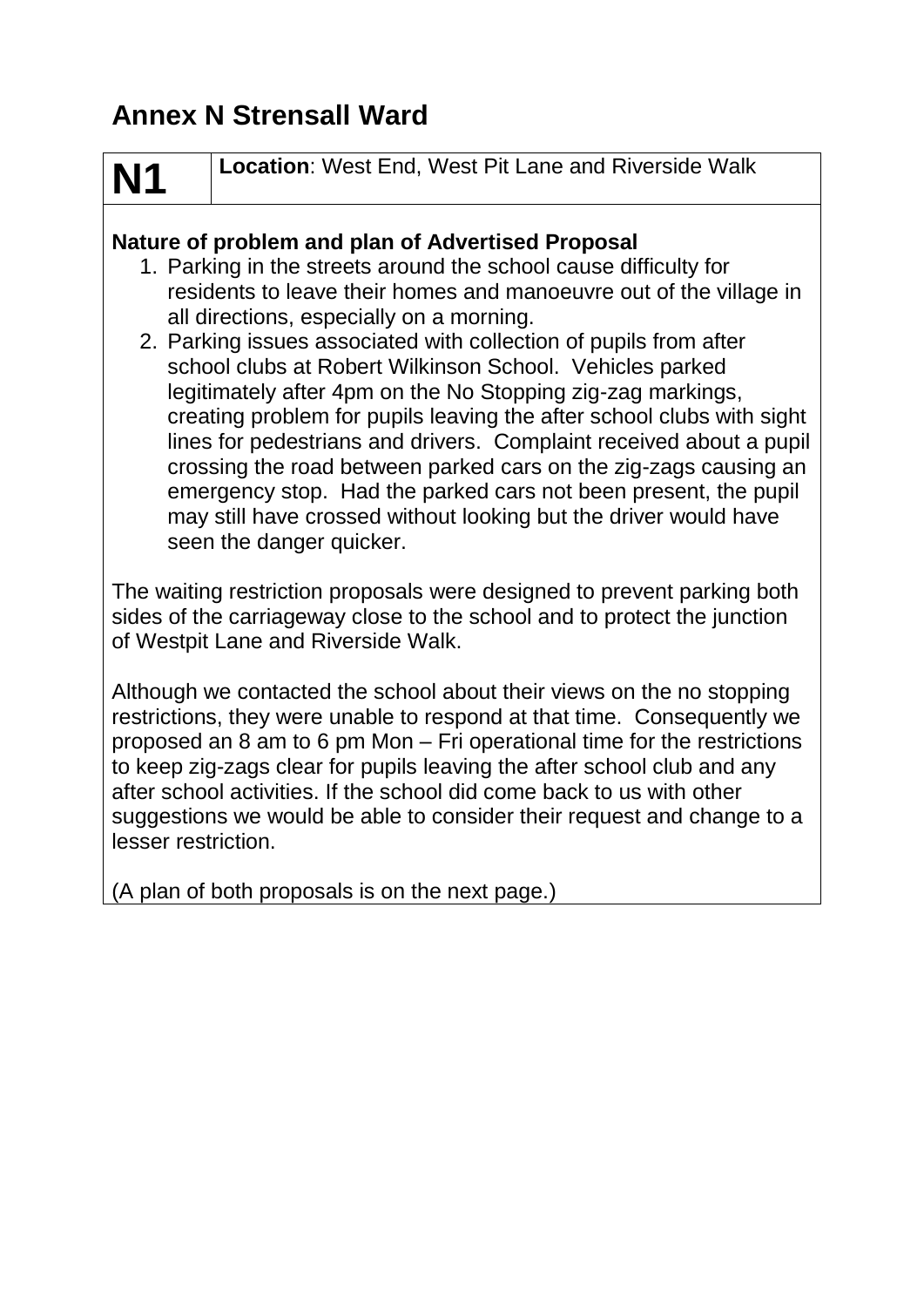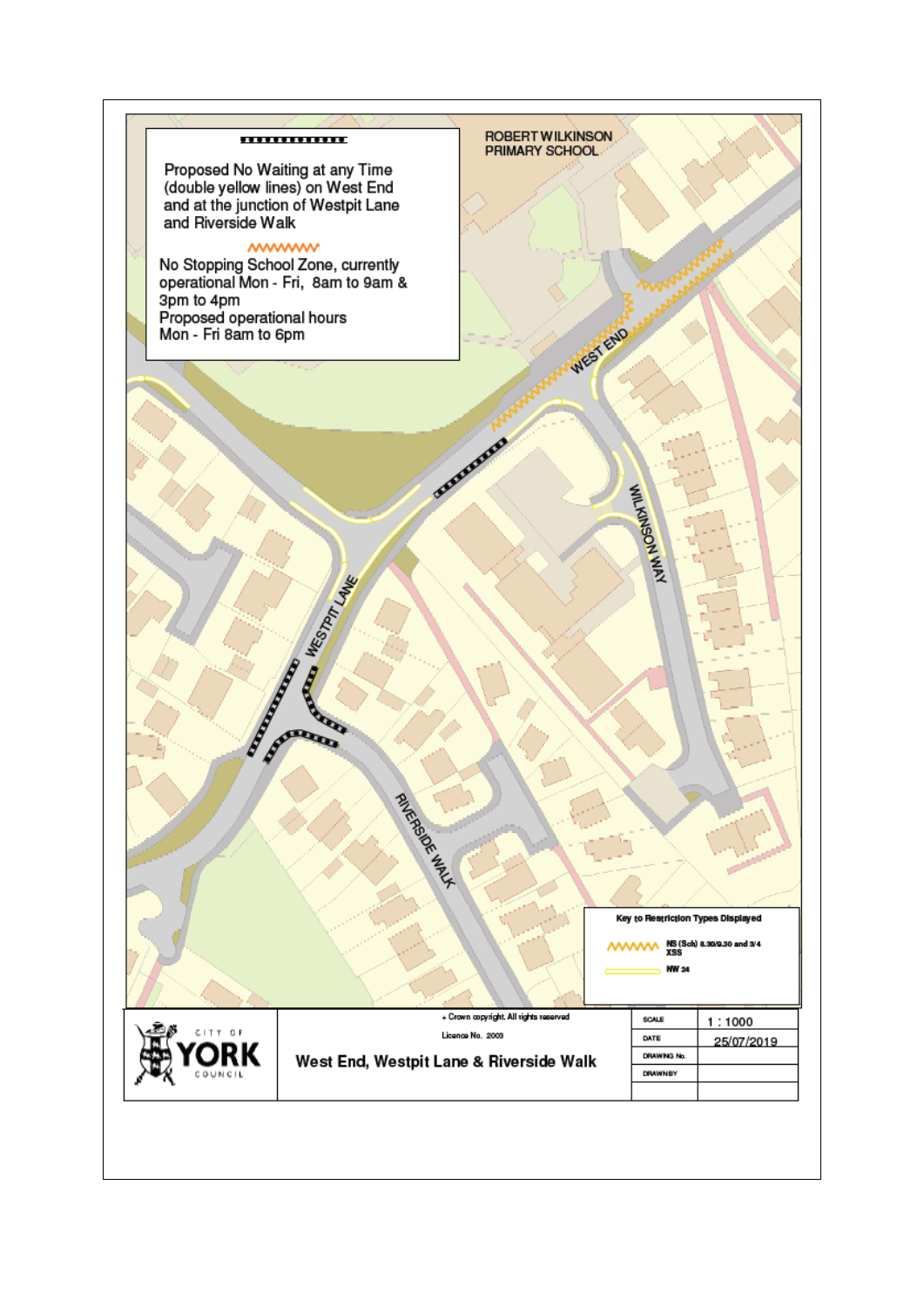**Representation from Robert Wilkinson Primary School in support of the proposed waiting restriction and a request regarding the times of operation of the No Stopping School Zone:**

We are fully supportive of the new road marking etc. This will help greatly with a clear visible space at peak times of the school day will help our near neighbours greatly too.

At Robert Wilkinson, we do feel that there may be some knock on issues around the blanket 8am till 6pm zone that will affect our neighbourhood and may cause more distress than intended. I can see that parents at these off peak hours will end up parking further away and potentially create issues further down the road.

The effects of upset parents at the start of a day are incalculable in the way our pupils start the day.

We feel that it is important that we need to accommodate our early breakfast club parents who drop off their children before 8:15 and our late collectors of pupils who collect after half past 4.

So we propose for the good of safety and for our nearby residents that the no stopping at any time zone outside school should be from 8:15 to 4:30. Or 8.15 - 9.30 and then 2.15 - 4.30pm. We have many parents who for various reasons need to drop off and pick up children during the school day

I hope you can consider this and feel it is appropriate.

#### **Officer analysis - No Stopping on School zig-zags**

The school have asked we allow parents to wait on the zig-zags for drop off and pick up using before and after school clubs.

The problem reported to us was about parking on the zig-zags outside school hours obstructing sight lines for crossing the road and more importantly obstructing sight lines for drivers to see children stepping out into the road.

The times of operation of No Stopping Zones outside schools are traditionally set by the schools. To comply with the school request would not resolve the issues witnessed by a local resident. The school report the ability to park on the zig-zags to drop off and pick up pupils outside school peak hours is beneficial both for the parents and the nearby residents who are more likely to be at home before and after the school day.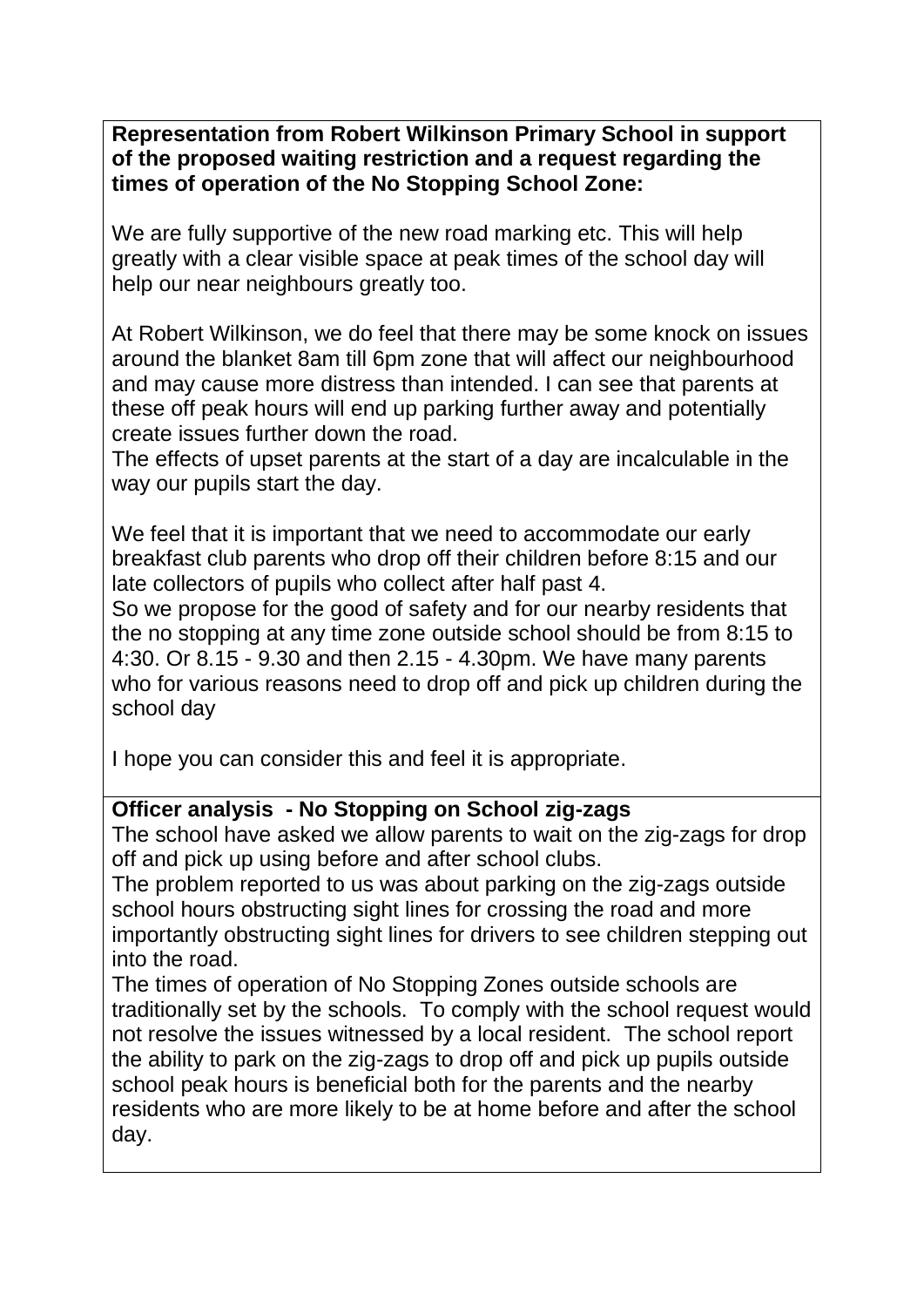#### **Representation of objection and one of support from residents reference the proposed waiting restrictions:**

**Support:** A resident of Riverside Walk; *I feel these are a good idea and have spoken with my neighbours. We are concerned however that the yellow lines may push the cars further down the street to block our driveways and would like to request that we have white no parking lines placed on the road outside of our properties adjacent to the dropped kerbs to maintain access to our driveways during the busy school times.*

**Objection**: A resident of Leyfield Close is concerned about issues already associated with school peak hours:

- Leaving motors running with windows open and loud music playing
- Leyfield Close already an unofficial car park with double parking and obstruction of drives
- Concerns expressed about emergency access during school peak hours
- There are often spaces in the school park but staff park on the public highway
- Parents can be very rude when asked to move or show some consideration

Requests H bar markings across driveways.

If more restrictions are placed this will only move the problem elsewhere. Can we not contact parents directly and request them to show consideration? A few random visits by enforcement officers issuing tickets would be helpful.

#### **Officer Analysis**

If the restrictions are to be implemented we will arrange for the H bar markings for residents on Riverside Walk as requested and for any resident on Leyfield Close who requests one.

We realise vehicles will be displaced into other areas by the proposed restrictions. They key is to disperse vehicles into areas where they do not create road safety issues for other users and for children walking or cycling to school.

Robert Wilkinson is a large primary school (660+ pupils) with a wide catchment area which does create a high vehicle attendance at peak hours. Figures approximately 4 years ago showed 40% of pupils were brought to school by motor vehicle. The school has participated in the Travel2School initiative to try and reduce this number.

#### **Options:**

- 1. Implement restrictions as advertised for both issues and shown on plan.
	- This is not the recommended option as the School have requested